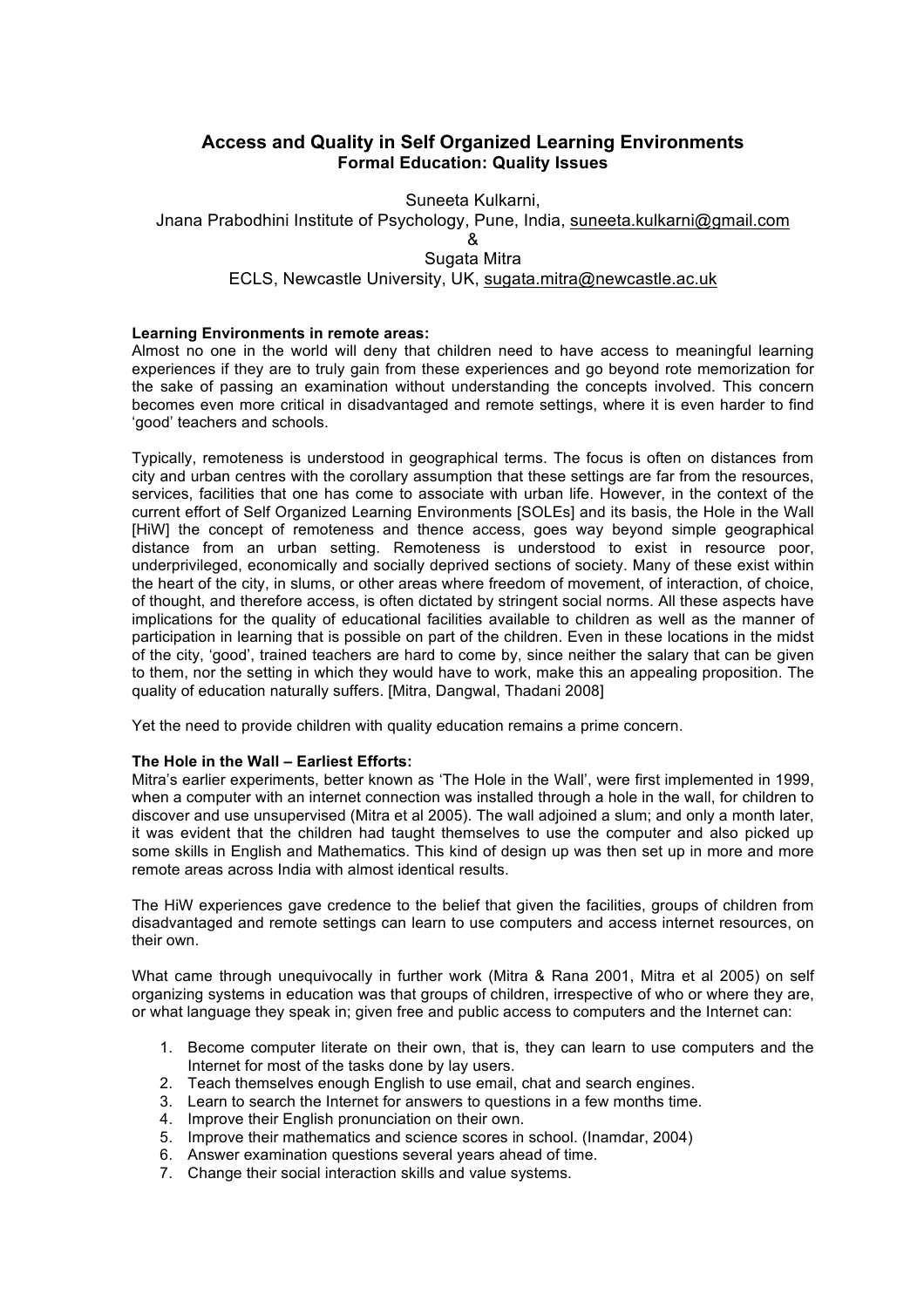8. Form independent opinions and detect indoctrination.

## **The Next Step – Self Organized Learning Environments:**

Through the years of the HiW initiative, many concerns had been voiced about the potential of such facilities/environments for children's 'academic' learning. Hence, the SOLE initiative sought to design the learning environment in a way that would facilitate children's search related to themes/topics that were part of their curriculum. SOLEs were set up in 11 locations in urban slums and rural areas in and near Hyderabad, Andhra Pradesh and 1 in rural Sindhudurg, Maharashtra.

The initial interactions with the children in the SOLEs indicated that many of them came from traditional, relatively conservative homes and functioned within an authoritarian structure at both home and school. Although the schools they attended are technically English medium schools, even the teachers' fluency in the use of the English language is severely limited. The schools experience

- § Severe resource constraints in terms of space, and material resources,
- **•** A formal school structure that functions with untrained or minimally trained staff,
- **•** A lack of adherence to safety and sanitation standards taken for granted in many other places of the world, with none or very restricted toileting facilities,
- § Limited educational resources, operating within a social system that has clearly defined norms of behaviour, even more so for girls.
- § Children coming from family backgrounds that do not typically involve higher education or even literacy. The SOLEs provided them with their first exposure to computers.

A typical SOLE comprises of 9 computers with internet and broadband access [often in clusters to encourage/facilitate peer interaction] within a room that is publicly visible facilitating unobtrusive supervision from outside. It can accommodate 36 children [usually 4 at each computer]. Children can work often in clusters of three, creating a circular arrangement that further facilitates interaction in a larger group. Activities include surfing the Internet, accessing software, following up on a class activity or project, playing games, or going where their interests lead them. It creates opportunities for learners to search for curriculum related or other information.

Given free access, children learn effectively and creatively, often succeeding in coming up with answers to questions beyond their grade level. Under these circumstances they self-organize and figure out group size, age and gender mix, as well as time-sharing. The ideal group size seems to be 4-6. Mixed age and gender groups were observed to work better by exerting natural restraint and preventing too much rowdiness.

#### **Moving ahead – Self Organized Mediation Environments:**

A related innovation that was developed attempted to provide opportunities to learn not just English through interaction with native English speakers, but also develop confidence and broaden their horizons. This was termed Self Organized Mediation Environments [SOMEs], or what the media often insists on calling the 'granny cloud'. SOMEs involve establishing an interaction between learners in disadvantaged and remote areas and volunteer mediators living in areas that they prefer and still being "present" in schools in remote, disadvantaged areas where they do not wish to or/cannot physically go [Mitra, 2009]. During the period of May 2009 to December 2009 a total of 471 sessions were scheduled, of which 248 were attempted. 219 were successfully completed, while 29 remained incomplete.

SOME sessions are different from typical classroom sessions.

- There is no compulsion to 'attend', nor any fixed curriculum to be completed in a specified duration. There are fewer numbers of children interacting at any given moment with the mediators.
- The interaction consists of free flowing conversation, reading storybooks, looking at pictures/models, text messages [instant messaging], and accessing links to other sites. Older children [Grades 6 and up] have become quite adept at moving the webcam around to show the mediator a bit of their surroundings and, are able to connect to mediators independently even after one or two sessions.
- The mediators take this experience further by sharing their thoughts and material with other mediators and the children through the wikis. [http://SOLE-kids.wikispaces.com] [http://solesandsomes.wikispaces.com]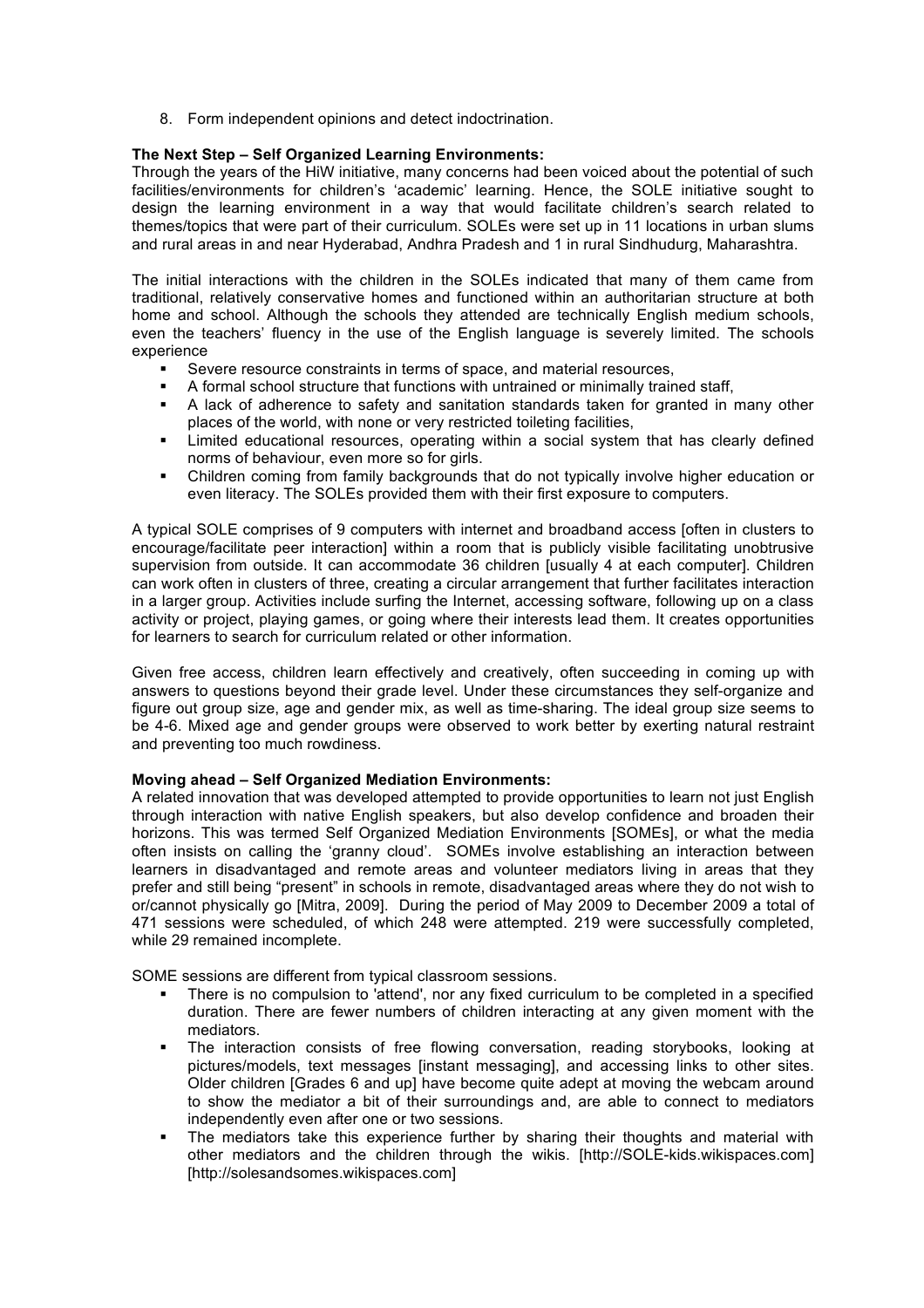Sessions are learner centred and learning is self-directed. Mediators ask the children what they would like to do at following sessions and the pace at which the session proceeds is determined by the children.

## **IMPLICATIONS OF CHILDREN'S USE OF SOLEs & SOMEs:**

Opportunities and strategies available through educational technology and distance education are particularly appropriate in disadvantaged circumstances and remote areas, as they can "level the playing field" by providing enriched opportunities and resources for learners in areas where traditional schooling of adequate quality is not available. Attempts to address this issue have been made by distance educators and engineers alike through a variety of methods ranging from printed material to synchronous video conferencing.

The SOLEs and SOMEs represent such strategies. The concept of SOME attempts to bring to a remote area the synchronous or near-synchronous presence of an effective teacher in a classroom using a variety of technologies currently available including email, online chats, audio chats, video chats. [Mitra 2009]. Mediation may prove valuable in the 'outdoctrination' process of enabling learners to question, search, assist in verification of information and re-examining conclusions, as well as aiding them in their school studies. Simultaneously, the SOLEs conceptually encourage self-organization around 'open' computers. Friendly peer competition drives the process, while selforganization provides the means for such learning. The absence of authority figures enable the children to experiment with knowledge without fear of reprisal or assessment.

The potential of the SOLEs & SOMEs method, now combined as Method ELSE short for 'Methods for Emergent Learning Systems in Education' was observed at individual sessions at which project staff were present. Yet any significant impact on children's overall achievement remained elusive due to the difficulty schools and teachers had in understanding, and thence, applying the principles on which SOLEs operate.

During the course of the project period, it became apparent that none of the children in the present study had any significant access to the SOLE or the SOME sessions with the mediators. Schools tended to use the SOLEs as computer labs that were kept locked for the most part.

If quality is to be ensured, ensuring children's 'ownership' and thence free and regular access to the SOLEs and therefore, the SOMEs is critical. Determining the impact of the SOLEs requires more 'controlled' studies. These would need to deal with issues of both 'access' and 'quality'. How much access should be considered access, as well as what kind of activities in the SOLE constitute access remains an issue. How the meaningfulness of these experiences can be enhanced would also need to be considered. This could include the use of SOLEs as resource centres with related material available for the children's use as they await a turn at the computers.

# **CONCLUSIONS:**

The design and construction of SOLEs can be refined to a model that is less expensive, sustainable, safe, effective and fault tolerant. However this requires:

- Scheduling SOLE sessions as part of the regular school timetable so that all children have free access to the facility. Teachers need to be trained in the use of the SOLE method. Any 'taught' sessions are likely to negatively effect the results aimed at, namely improvements in the school leaving examinations.
- Ensuring children's participation through "open, regular and free access". Under these circumstances they self-organize and figure out group size, age and gender mix, as well as time sharing.
- § Broadband and reliable electricity in all schools.
- Basic proficiency in English is imperative by age 8 for the method to work. This needs to be ensured through the use of better teachers at the early primary levels and extensive use of eMediators from India and abroad. SOME 'clouds' can be set up to provide effective moderation, particularly for the improvement of English. A technical assistant and a session manager needs to be appointed for sessions to happen on a regular basis

Development of business models to ensure sustainability in the absence of project funded support is necessary in the long run. Given the right circumstances, Method ELSE [Mitra, unpublished manuscript 2010] can bring children at par with children of affluent, urban schools, thereby